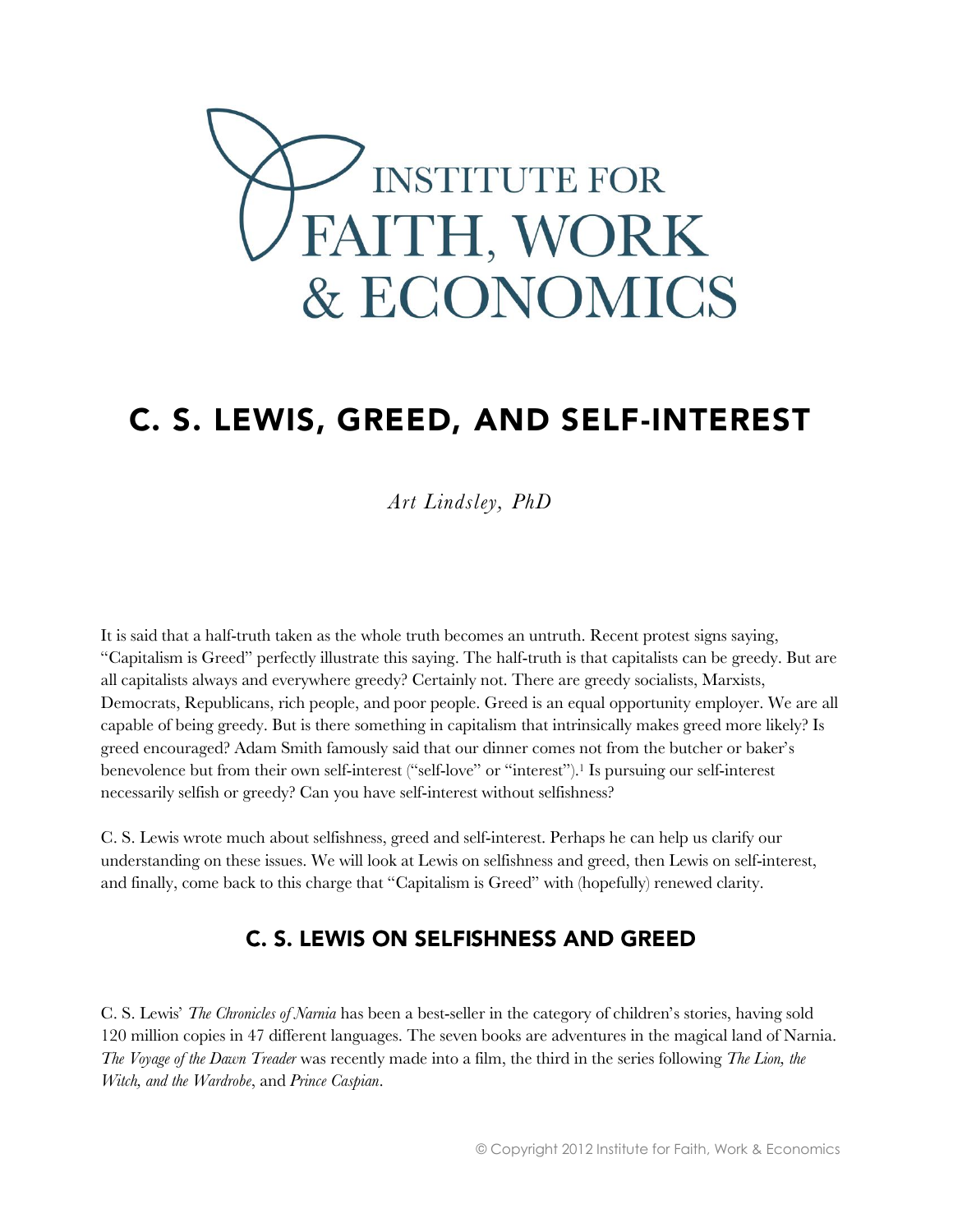In *The Voyage of the Dawn Treader*, Edmund and Lucy are drawn into Narnia with their cousin Eustace on board a ship called the *Dawn Treader*. Eustace is a new character. In many ways, his transformation is a centerpiece of the book. The book's first line is, "There was a boy called Eustace Clarence Scrubb, and he almost deserved it."<sup>2</sup> Eustace acts from the beginning as a spoiled, selfish brat. Edmund calls him a "record stinker."<sup>3</sup> Eustace chooses to be a bully, dominating others—putting himself at the center. Eustace needs to be saved from his self-centered life so that he can save others.

The scene where Eustace is saved from himself (undragoned) is called by Michael Ward the "microcosm of the whole novel."<sup>4</sup> Eustace (on Dragon Island) sneaks away from the crew in order to avoid work and take a nap. He comes on an old dragon who is dying and takes refuge in the dragon's cave because of the downpour. He falls asleep on a bed of crowns, coins, rings, bracelets, diamonds, gems, and gold ingots. He turns into a dragon while he takes a nap: "Sleeping on a dragon's hoard with greedy, dragonish thoughts in his heart, he has become a dragon himself."<sup>5</sup>

When Eustace awakes and discovers that he had become a dragon, he first thinks of how he could get even with Caspian and Edmund (for their rebukes), but he immediately realizes he doesn't want to. Later, as he is lying awake, wondering in his loneliness how he can deal with the dilemma, he sees a lion and follows it to a well. The lion tells him to undress (Eustace was not wearing any clothes). Eustace thinks that perhaps, like a snake, he could peel off his outer layer of skin and get to a deeper layer. After trying this three times, he realizes that it is a failure. He is still a dragon. Then, Aslan the Lion says, "Let me undress you." The lion's claws were painful: "The very first tear he made was so deep that I thought it had gone right into my heart. And when he began pulling the skin off, it hurt worse than anything ever felt."<sup>6</sup> The effect was that he was undragoned.

C. S. Lewis understood the layers of selfishness and pride that were present in his own life (and ours). He wrote in a letter: "And will you believe it, one out of every three is a thought of self-admiration ... I pretend I am carefully thinking out what to say to the next pupil (for his good, of course) and then suddenly realize I am really thinking how frightfully clever I'm going to be and how he will admire me ... And when you force yourself to stop it, you admire yourself for doing that. It's like fighting the hydra."<sup>7</sup>

In *Surprised by Joy*, Lewis compares this process to removing armor or like a snowman beginning to melt.<sup>8</sup> We all have layers of selfishness, pride, and greed that take more than self-examination and moral reform to address. We, like Eustace, need a deeper cure. Lewis, in these and other passages, showed a profound understanding of selfishness and greed. But he also strongly maintained that there was a proper place for self-interest in our lives. Self-interest was not necessary selfishness.

## **LEWIS ON SELF-INTEREST**

Lewis reflected often on the tension between legitimate self-interest and selfishness. When Lewis first came to faith, he did not think about eternal life, but focused on enjoying God in this life. He paralleled his experience with Old Testament people who did not have a clear understanding of heaven. They recognized that "He [God] and nothing else is their goal and the satisfaction of their needs, and that he has a claim on them simply by being what He is, quite apart from anything He can bestow or deny."<sup>9</sup> Lewis later said that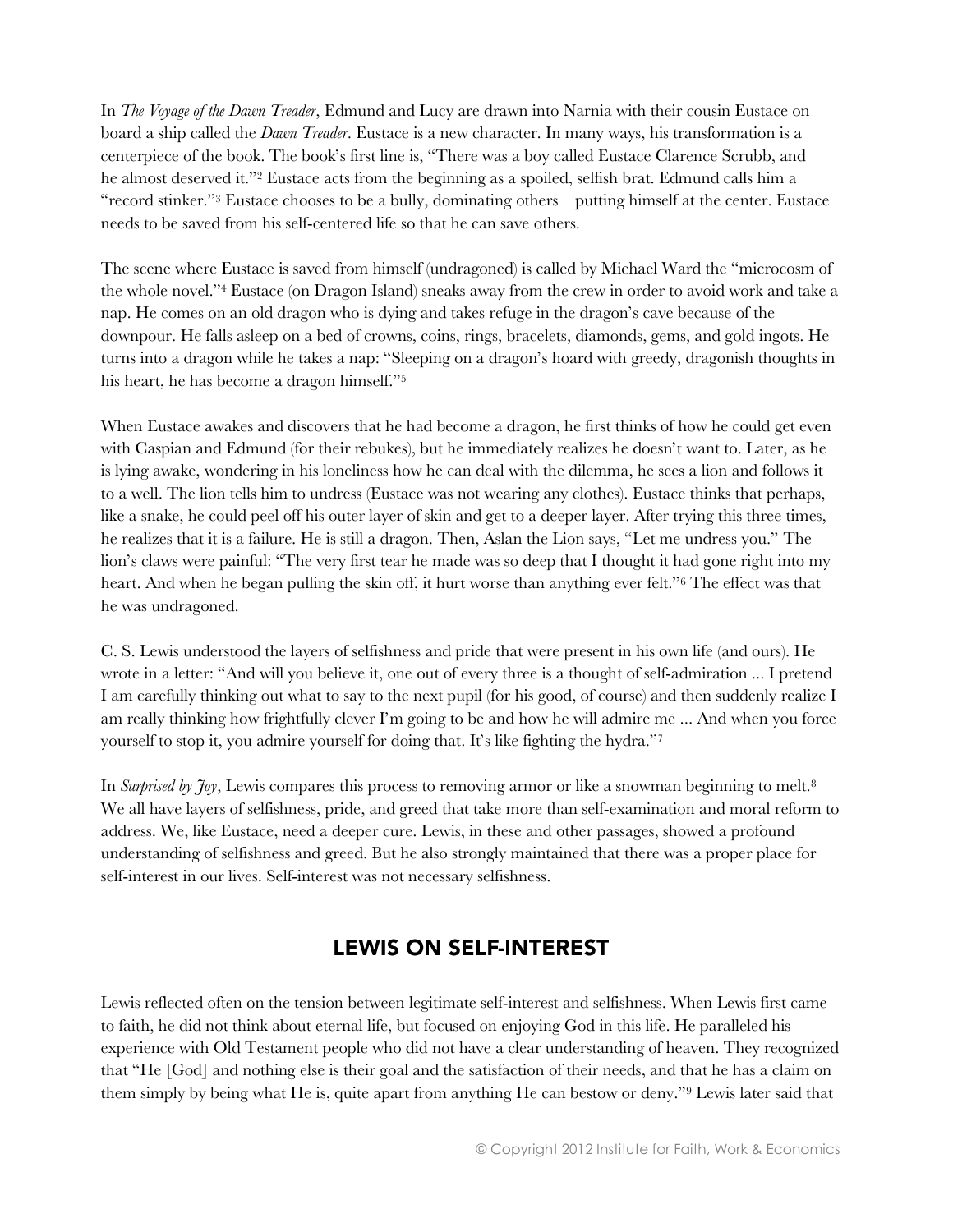the years he spent without the focus on heavenly rewards, "always seem to me to have been of great value," because they taught delight in God above any prospect or reward. It would be certainly wrong to desire from God solely what he could give you, without delighting in God Himself.

However, Lewis never disparaged the place of heavenly rewards; later, He delighted in them. But he saw that the paradox of reward might be a stumbling block for some. On the one hand, the purest faith in God believes in Him for "nothing" and is not primarily interested in any benefits to follow. On the other hand, the concept that we are rewarded for what we do is taught in numerous biblical passages and presumably can thus be a positive motivation for doing what is good. Certainly, a sole focus on rewards might pander to selfishness and greed. Lewis discusses this paradox in *English Literature in the Sixteenth Century*:

*"Tyndale, as regards the natural condition of humanity, holds that by nature we can do no good works without respect of some profit either in this world or in the world to come….That the profit should be located in another world means, as Tyndale clearly sees, no difference. Theological hedonism is still hedonism. Whether the man is seeking heaven or a hundred pounds, he can still but seek himself, of freedom in the true sense—of spontaneity or disinterestedness—nature knows nothing. And yet by a terrible paradox, such disinterestedness is precisely what the moral law demands."<sup>10</sup>*

What Lewis seems to implicitly endorse in Tyndale, he explicitly endorses in other writings (This "theological hedonism" is also upheld by Augustine, Pascal, Jonathan Edwards, and expounded in John Piper's *Desiring God: Meditations of a Christian Hedonist*).

One way to resolve the tension between disinterestedness (doing it for nothing) and reward is to realize that self-interest is not the same thing as selfishness. Some maintain that Mark 8:35-36 is Lewis' most quoted passage in Scripture. Jesus appeals to self-interest as a motive for self-denial, saying, "For whoever wants to save his life will lose it, but whoever loses his life for me and for the gospel shall save it. What good is it for a man to gain the whole world, yet forfeit his soul?" We are being encouraged to truly "save" our lives and not "lose" our lives or "forfeit" our soul. The appeal is to our own self-interest.

Unless we have a sufficient reason to sacrifice something we love, the cost will always be too great. Jesus gives us sufficient reason to pay the cost. First, if we try to "save" our lives by seeking our own selfish pleasures in our own way, we will lose (what is in our self-interest) our eternal life and the fullness of life right now. Second, if we "lose" our lives—give them away to Christ and others—we will gain not only eternal life, but fullness of life in the present. Lewis expresses this dilemma and the way out of it in the last paragraph of *Mere Christianity*:

*"The principle runs through all life from top to bottom. Give up yourself, and you will find your real self. Lose your life and you will save it. Submit to death, death of your ambitions and favourite wishes every day and the death of your whole body in the end: submit with every fibre of your being, and you will find eternal life. Keep back nothing. Nothing that you have not given away will be really yours. Nothing in you that has not died will ever be raised from the dead. Look for yourself, and you will find in the long run only hatred, loneliness, despair, rage, ruin and decay. But look for Christ and you will find Him, and with Him everything else thrown in."*<sup>11</sup>

In other words, if you want to "save" then "lose". If you are selfish, it will not be in your self-interest. Selfdenial is in your self-interest.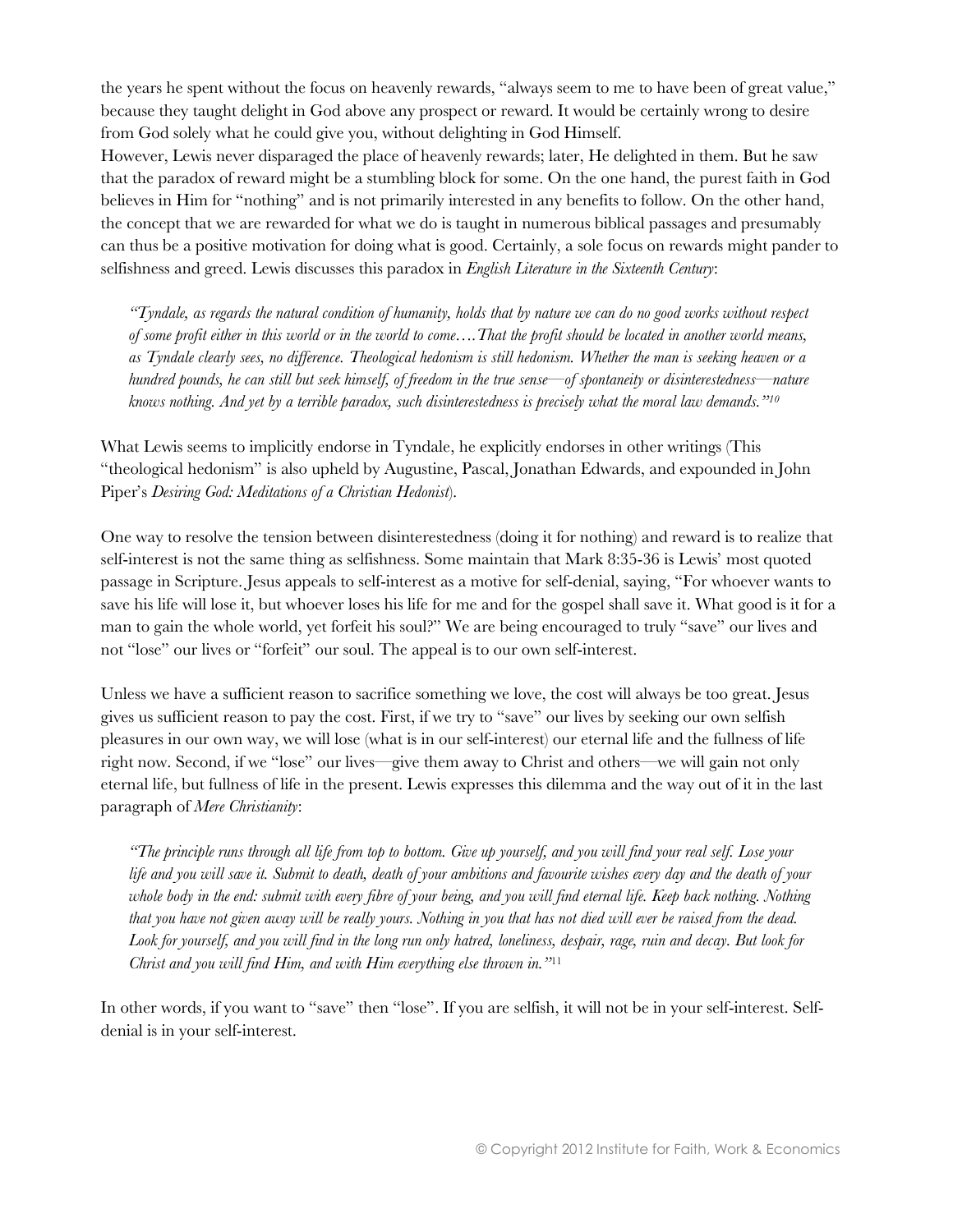Lewis argues elsewhere that self-interest does not necessarily make our motives impure. He says in *The Problem of Pain*:

*"We are afraid that Heaven is a bribe, and that if we make it our goal we shall no longer be disinterested. It is not so. Heaven offers nothing that a mercenary soul can desire. It is safe to tell the pure in heart that they shall see God, for only the pure in heart want to. There are rewards that do not sully motives. A man's love for a woman is not mercenary because he wants to marry her, nor his love for poetry mercenary because he wants to read it, nor his love of exercise less disinterested because he wants to run and leap and walk. Love, by its very nature, seeks to enjoy its object."*<sup>12</sup>

When we are lost in wonder, awe and praise of God, we are the happiest we can become, but also the least self-conscious. When we are focused on God, we are not focused on self. The same dynamic shows up in a close friendship. With people we do not know well, we may feel self-conscious and worry about how they perceive us. But with a good friend, we can lose ourselves in a conversation, conveying deep feelings with no self-centeredness or self-focus. Lewis summarizes this un-self-conscious experience: "The happiest moments are when we forget our precious selves...but have everything else (God, our fellow humans, the animals, the garden and the sky) instead." <sup>13</sup> In this experience, we are pursuing our own joy (self-interest), but not selfishly.

Towards the beginning of Lewis' classic sermon, *The Weight of Glory*, Lewis articulates this same dilemma between selfishness and self-interest ("disinterestedness"). In that context, he gives what has become my favorite C. S. Lewis quote:

*"Our Lord finds our desires not too strong, but too weak. We are half-hearted creatures, fooling about with drink, sex, and ambition, when infinite joy is offered us, like an ignorant child who wants to go on making mud pies in a slum because he cannot imagine what is meant by the offer of a holiday at the sea. We are far too easily pleased."<sup>14</sup>*

In other words, we don't pursue our own self-interest strongly enough. We settle for selfish desire and deprive ourselves of "infinite joy". We are all too pleased with the meager pleasures we get and say "NO" to greater, higher, infinite pleasure. The more we pursue or own true self-interest the more we will glorify God and give up lesser pleasures that may satisfy for a while, but sooner or later lead to "hatred, loneliness, despair, rage, ruin and decay."

Perhaps this is enough to indicate that for Lewis (and for us), selfishness is not in your self-interest. In fact, if we pursue our own self-interest, we will deny ourselves and choose eternal life and true life in the present. To condemn selfishness (greed) is not to outlaw legitimate self-interest.

## **BACK TO CAPITALISM**

Let's circle back to Adam Smith's appeal to the self-interest of the butcher or baker. Their self-interest could (and should) be motivated by a desire to serve and provide the best meat or bread for the customer. It could (and should) be motivated by a love of neighbor. Of course, there needs to be profit (income). Profit is one of the most misunderstood terms in economics. Profit is the reward for serving the needs of your customers. If you don't serve your customers well, you will experience financial loss. Profit tells the